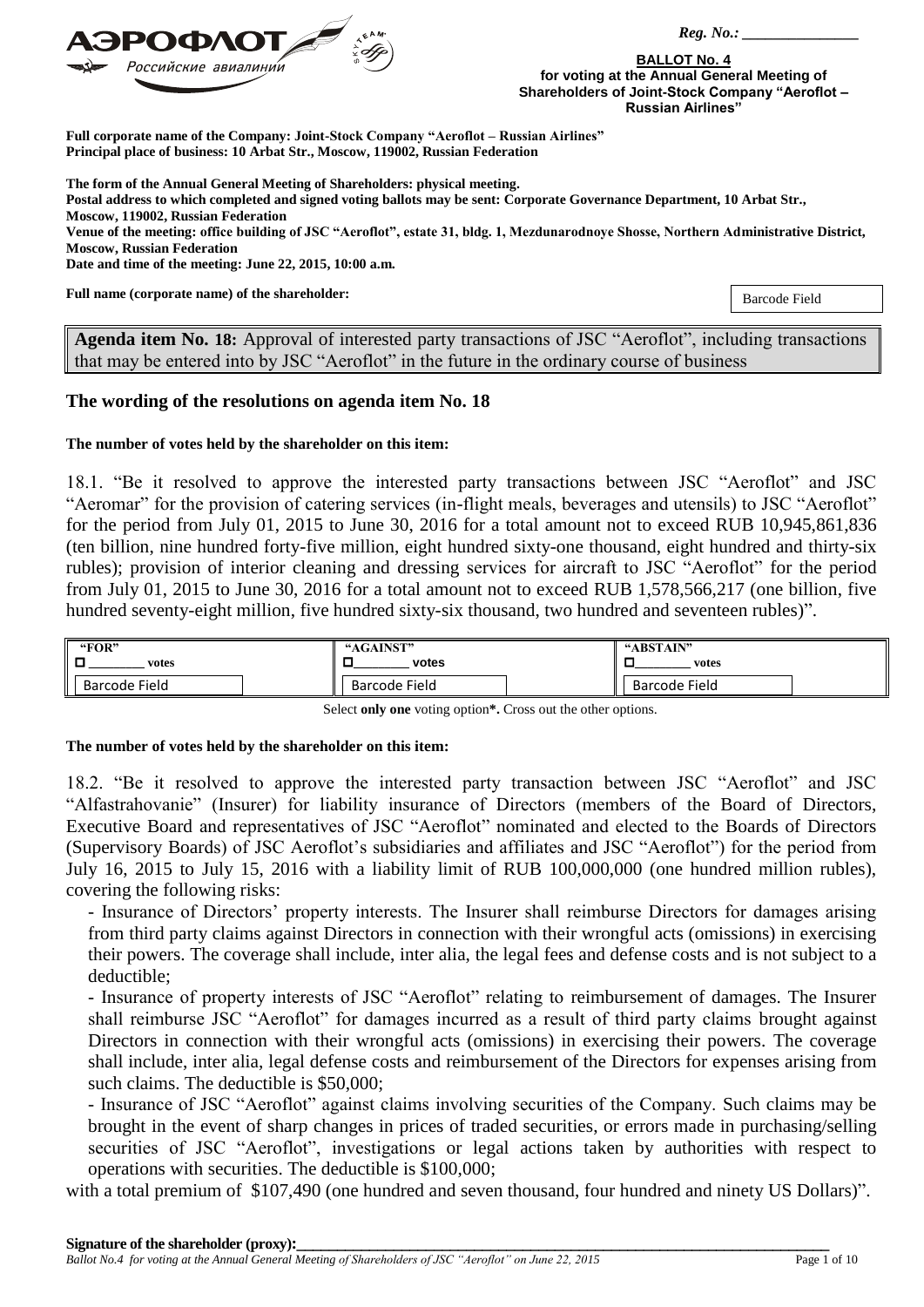| "FOR"         | "AGAINST"     | "ABSTAIN"     |
|---------------|---------------|---------------|
| votes         | votes         | votes         |
| Barcode Field | Barcode Field | Barcode Field |

Select **only one** voting option**\*.** Cross out the other options.

### **The number of votes held by the shareholder on this item:**

18.3. "Be it resolved to approve the interested party transaction between JSC "Aeroflot" and JSC "Rossiya Airlines" relating to commercial management by JSC "Aeroflot" of the seat inventory on flights operated by JSC "Rossiya Airlines" (including pricing and sale of tickets for such flights) under the Code Share/Block Space Agreement based on a commuter (regional) air services model providing for publication of codeshare flights in reservation systems under the code of JSC "Aeroflot" – SU - within the range of SU5950-6999 for the period from November 1, 2015 to October 31, 2016, for a total amount not to exceed RUB 47,000,000,000 (forty-seven billion rubles) (excluding VAT) for the projected operations volume of approximately 26,654 regional turnaround flights to be flown by JSC "Rossiya Airlines" over this period.".

| "FOR"<br>- Г<br>votes | "AGAINST"<br>votes   | "ABSTAIN"<br>votes   |
|-----------------------|----------------------|----------------------|
| I Barcode Field       | <b>Barcode Field</b> | <b>Barcode Field</b> |

Select **only one** voting option**\*.** Cross out the other options.

## **The number of votes held by the shareholder on this item:**

18.4. "Be it resolved to approve the interested party transaction between JSC "Aeroflot" and JSC "Aurora Airlines" relating to commercial management by JSC "Aeroflot" of the seat inventory on a number of flights operated by JSC "Aurora Airlines" (including pricing policies and sale of tickets for such flights) under the Code Share/Block Space Agreement based on a commuter (regional) air services model providing for publication of code-share flights in reservation systems under the code of JSC "Aeroflot" – SU - within the range of SU5400-5799 for the period from November 1, 2015 to October 31, 2016, for a total amount not to exceed RUB 16,200,000,000 (sixteen billion two hundred million rubles) (excluding VAT) for the projected operations volume of approximately 7,225 regional turnaround flights to be flown by JSC "Avrora Airlines" over this period.".

| "FOR"<br>votes<br>E | "AGAINST"<br>votes   | "ABSTAIN"<br>votes   |
|---------------------|----------------------|----------------------|
| Barcode Field       | <b>Barcode Field</b> | <b>Barcode Field</b> |

Select **only one** voting option**\*.** Cross out the other options.

### **The number of votes held by the shareholder on this item:**

18.5. "Be it resolved to approve the interested party transaction between JSC "Aeroflot" and JSC "Orenburg Airlines" relating to commercial management by JSC "Aeroflot" of the seat inventory on a number of flights operated by JSC "Orenburg Airlines" (including pricing and sale of tickets for such flights) under the Code Share/Block Space Agreement based on a commuter (regional) air services model providing for publication of code-share flights in reservation systems under the code of JSC "Aeroflot" – SU - within the range of SU5800-5949 for the period from July 1, 2015 to October 31, 2016, for a total amount not to exceed RUB 16,200,000,000 (sixteen billion two hundred million rubles) (excluding VAT) for the projected operations volume of approximately 9,501 regional turnaround flights to be flown by JSC "Orenburg Airlines" over this period."

| "FOR"         | "AGAINST"     | "ABSTAIN"     |
|---------------|---------------|---------------|
| votes         | votes         | votes         |
| Barcode Field | Barcode Field | Barcode Field |

Select **only one** voting option**\*.** Cross out the other options.

## **The number of votes held by the shareholder on this item:**

18.6. "Be it resolved to approve the interested party transaction between JSC "Aeroflot" and JSC "Donavia" relating to commercial management by JSC "Aeroflot" of the seat inventory on flights operated by JSC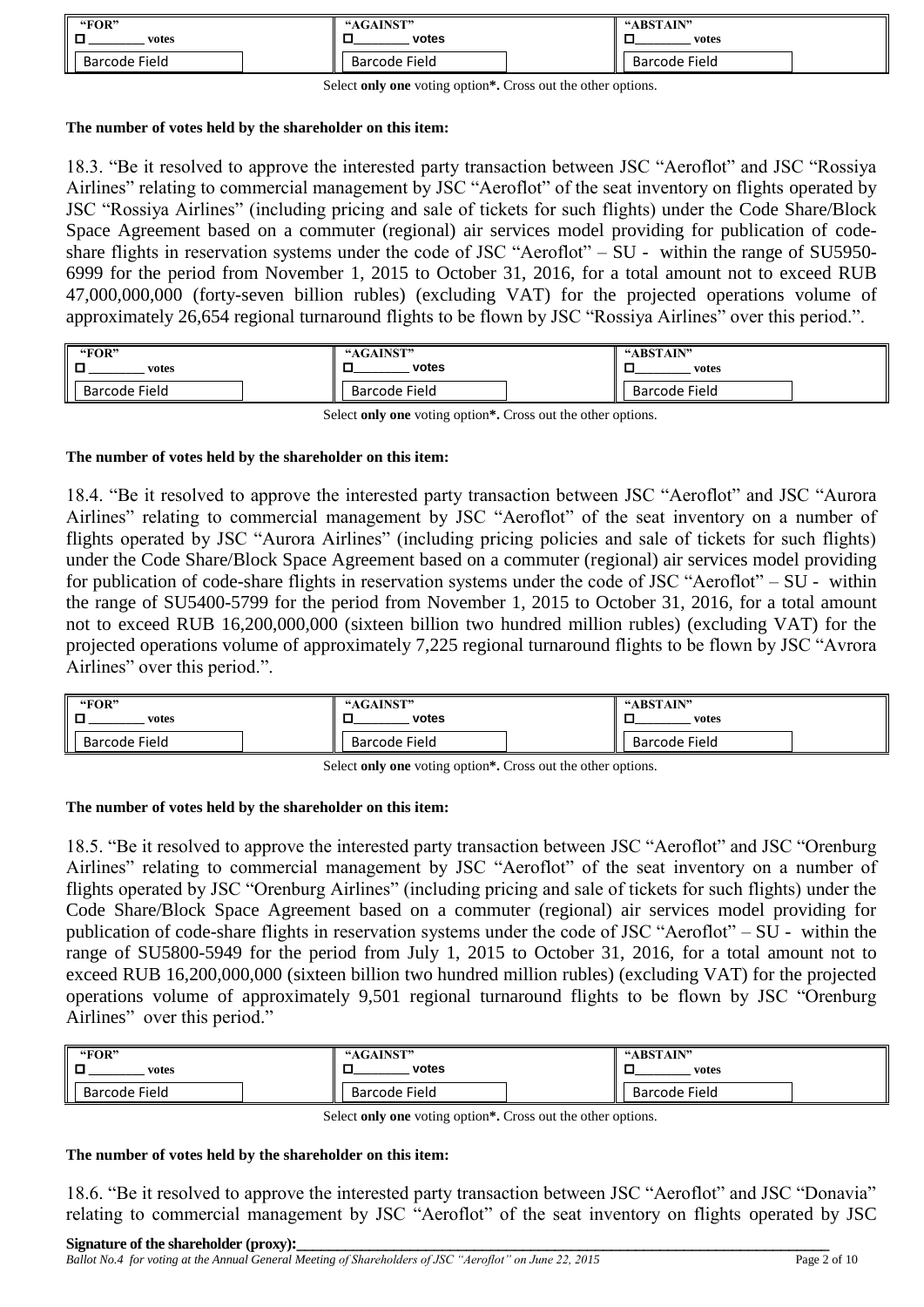"Donavia" (including pricing and sale of tickets for such flights) under the Code Share/Block Space Agreement based on a commuter (regional) air services model providing for publication of code-share flights in reservation systems under the code of JSC "Aeroflot" – SU – within the range of SU5000-5399 for the period from November 1, 2015 to October 31, 2016, for a total amount not to exceed RUB 18,700,000,000 (eighteen billion seven hundred million rubles) (excluding VAT) for the projected operations volume of approximately 13,289 regional turnaround flights to be flown by JSC "Donavia" over this period.".

| "FOR"         | "AGAINST"            | "ABSTAIN"     |
|---------------|----------------------|---------------|
| votes         | votes                | votes         |
| Barcode Field | <b>Barcode Field</b> | Barcode Field |

Select **only one** voting option**\*.** Cross out the other options.

**Agenda item No. 19:** Approval of the interested party transaction for the sublease of four Boeing 737-800 aircraft bearing MSNs 41205, 41206, 41208 and 41212 to Pobeda Airlines LLC by JSC "Aeroflot".

# **The number of votes held by the shareholder on this item:**

# **The wording of the resolution on agenda item No. 19**

"1. Be it resolved to approve the interested party transaction for the sublease to Pobeda Airlines LLC by JSC "Aeroflot" of four Boeing 737-800 aircraft bearing MSNs 41205, 41206, 41208 and 41212 (each with two installed CFM56-7B24E engines) leased from Avia Capital Leasing Limited (the "Lessor") to be concluded on the following material terms and conditions:

Subject matter of the transaction: sublease of four Boeing 737-800 aircraft bearing MSNs 41205, 41206, 41208 and 41212, each with two installed CFM56-7B24E engines (the "Aircraft")

Parties to the transaction:

- JSC "Aeroflot" as the Sublessor;

- Pobeda Airlines LLC as the Sublessee;

Aircraft delivery date: on or before December 31, 2015.

Lease term: up to twelve (12) years following the date each Aircraft is delivered to the Sublessee.

Monthly rent: floating, based on three-month LIBOR and calculated using the following formula:

A x E + N x (L – 0,47) x (A\*E+M)/(A\*E) +M, where:

- A US\$373,000 maximum;
- Е escalation factor applied by the manufacturer from November 1, 2011 to the Aircraft delivery date, but not to exceed 3.5% per year;
- L current three-month LIBOR;
- N US\$ 26,000 plus (i) E and (ii) amount equal to the percentage increase in A (Base Rental Rate) resulting from the adjustment of the Rental Rate for modifications and BFE installation, to be subsequently reduced by 2.5% every three months during the lease term;
- M Rental Rate for modifications and BFE ("*Buyer Furnished Equipment"*) installation.

In the event of a change to the Aircraft configuration and installation of additional equipment ordered by the Aircraft owner/lessor (*"Buyer Furnished Equipment"*) exceeding the budget established for these purposes (US\$ 2,750,000 in respect of Buyer Furnished Equipment and US\$ 1,953,520 in respect of the change to the configuration of optional features ("Optional Features"), the monthly rent shall be increased by US\$ 975 per US\$100,000 of the cost of additional equipment.

Security Deposit: payable on or before the delivery date of each Aircraft in an amount equal to two months rent for the respective Aircraft, in either cash or a standby letter of credit.

Maintenance Reserve: maximum US\$ 160,000 (one hundred and sixty thousand US Dollars) per month for each Aircraft, based on a maximum of 335 (three hundred and thirty-five) flight hours per month on each Aircraft. The maintenance reserve rates are subject to escalation in accordance with the manufacturer's catalog for engine LLPs and maximum by 3% (three percent) per year for other components.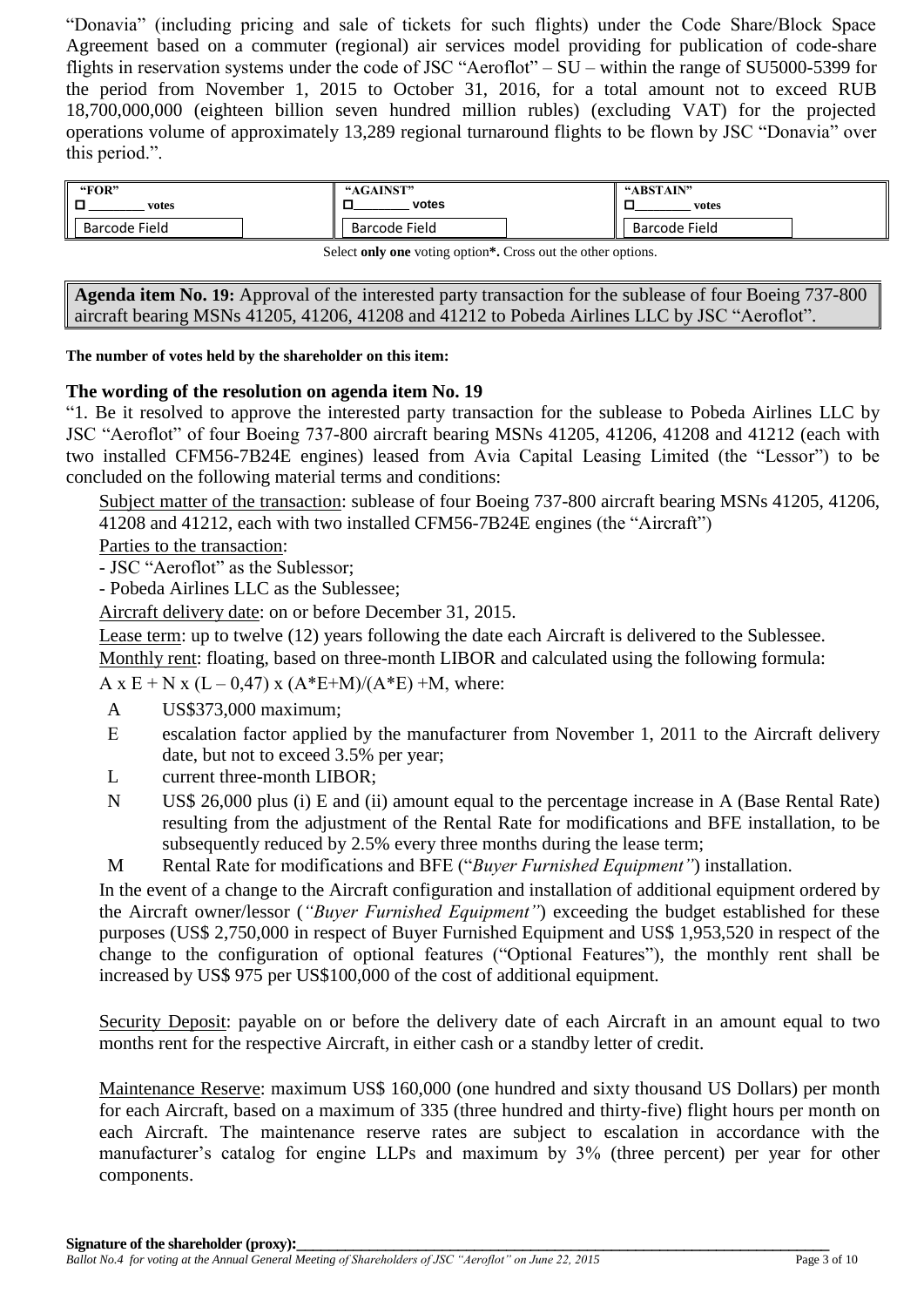Insured value of each Aircraft: not to exceed 110% of the purchase price of the Aircraft at the date it is delivered to the Sublessor, to be reduced annually by 3% (three percent).

Transaction price: not to exceed US\$ 319,960,000 (three hundred nineteen million nine hundred and sixty thousand US Dollars)".

| "FOR"                | "AGAINST"            | "ABSTAIN"            |
|----------------------|----------------------|----------------------|
| votes                | votes                | votes                |
| <b>Barcode Field</b> | <b>Barcode Field</b> | <b>Barcode Field</b> |

Select **only one** voting option**\*.** Cross out the other options.

**Agenda item No. 20:** Approval of the interested party transaction for the sublease of three Boeing 737- 800 aircraft bearing MSNs 43662, 43664 and 43666 to Pobeda Airlines LLC by JSC "Aeroflot".

# **The number of votes held by the shareholder on this item:**

# **The wording of the resolution on agenda item No. 20**

"1. Be it resolved to approve the interested party transaction for the sublease to Pobeda Airlines LLC by JSC "Aeroflot" of three Boeing 737-800 aircraft bearing MSNs 43662, 43664 and 43666 (each with two installed CFM56-7B24E engines) leased from Avolon Aerospace (Ireland) AOE 5 Limited, Avolon Aerospace (Ireland) AOE 6 Limited and Avolon Aerospace (Ireland) AOE 9 Limited, respectively (the "Lessor") to be concluded on the following material terms and conditions:

Subject matter of the transaction: sublease of three Boeing 737-800 aircraft bearing MSNs 43662, 43664 and 43666 (each with two installed CFM56-7B24E engines) (each and collectively, the "Aircraft")

Parties to the transaction:

- JSC "Aeroflot" as the Sublessor;

- Pobeda Airlines LLC as the Sublessee;

Sublease term: up to twelve (12) years from the date the Aircraft are delivered to the Sublessee.

Monthly rent for the Boeing 737-800 aircraft bearing MSNs 43662 and 43664: floating, based on threemonth LIBOR and calculated using the following formula:

|  | $(BLR + (Actual Rate - Assumed LIBOR) \times N \times 100) \times E$ , where |
|--|------------------------------------------------------------------------------|
|--|------------------------------------------------------------------------------|

| <b>BLR</b><br>E    | maximum US\$ 400,000 (four hundred thousand US Dollars) (as of March 2015);<br>escalation factor from March 1, 2015 to the delivery date of the respective Aircraft,<br>but not to exceed 3% (three percent) per year;                                                                                   |
|--------------------|----------------------------------------------------------------------------------------------------------------------------------------------------------------------------------------------------------------------------------------------------------------------------------------------------------|
| <b>Actual Rate</b> | six-month LIBOR (rounded to two decimal places and expressed as a number, not as<br>a percentage) to be determined two (2) business days prior to the Aircraft delivery<br>date and to be subsequently adjusted 2 (two) business days before the end of the<br>current six-month period of the sublease; |
| N                  | US\$ 329 (three hundred and twenty-nine US Dollars) to be subsequently reduced<br>on a straight-line basis during the sublease term to US\$ 199 (one hundred and ninety<br>nine US Dollars);                                                                                                             |
| Assumed            | 0.40%                                                                                                                                                                                                                                                                                                    |
| <b>LIBOR</b>       |                                                                                                                                                                                                                                                                                                          |

In the event of installation of additional equipment financed by the Lessor, BLR shall be increased by US\$ 1,000 (one thousand US Dollars) per US\$ 100,000 (one hundred thousand US Dollars) of the cost of additional equipment.

Monthly rent for the Boeing 737-800 aircraft bearing MSN 43666: floating, based on three-month LIBOR and calculated using the following formula:

|  |  | $(BLR + (Actual Rate - Assumed LIBOR) \times N \times 100) \times E$ , where: |  |  |
|--|--|-------------------------------------------------------------------------------|--|--|
|--|--|-------------------------------------------------------------------------------|--|--|

BLR maximum US\$ 400,000 (four hundred thousand US Dollars) (as of March 2015);

E escalation rate from March 1, 2015 to the Aircraft delivery date, 3% (three percent) per year;

Actual Rate six-month LIBOR (rounded to two decimal places and expressed as a number, not as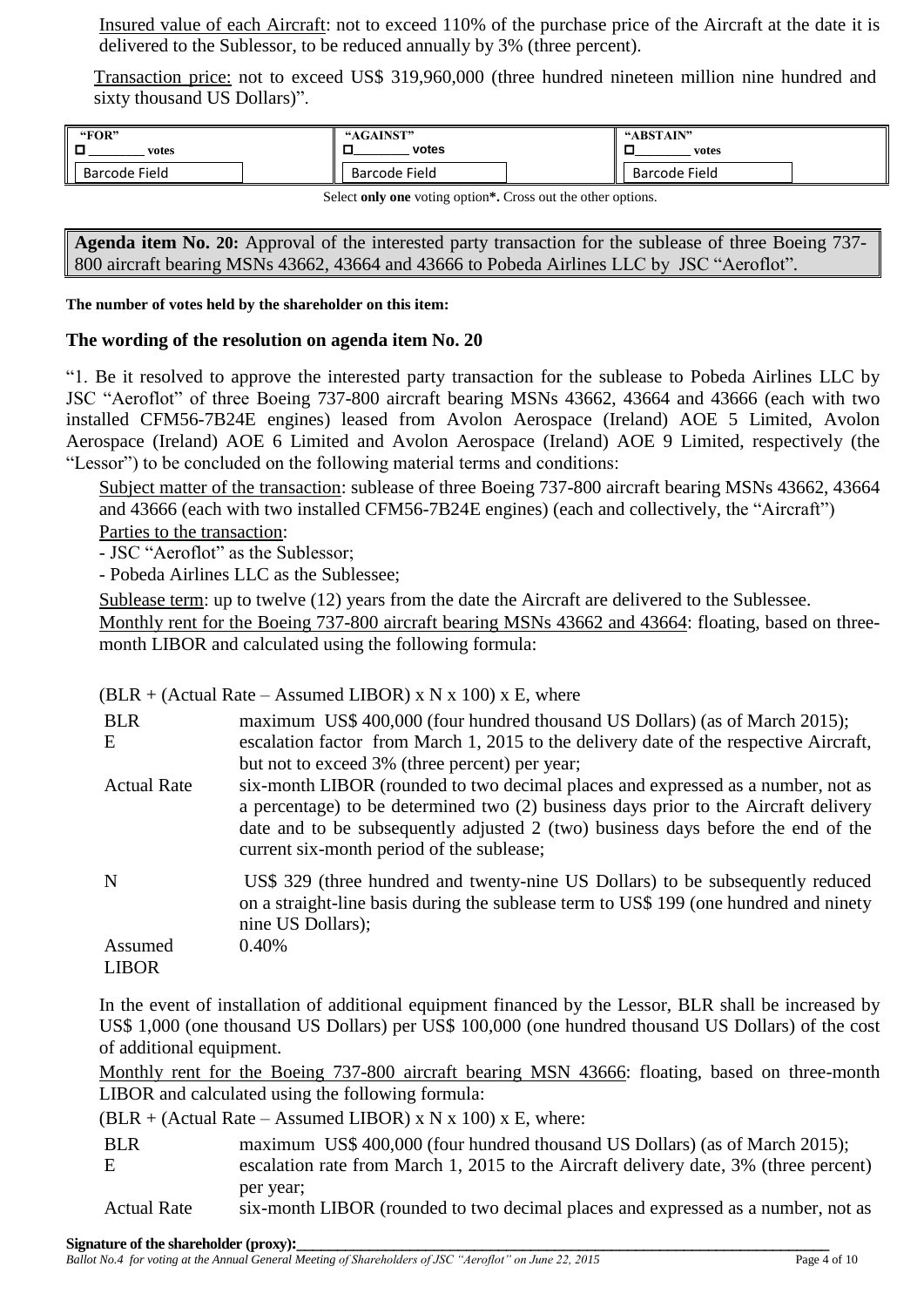a percentage) to be determined two (2) business days prior to the Aircraft delivery date and to be subsequently adjusted 2 (two) business days before the end of the current six-month period of the sublease;

N US\$ 329 (three hundred and twenty-nine US Dollars) to be subsequently reduced on a straight-line basis during the sublease term to US\$ 199 (one hundred and ninety nine US Dollars); 0.40%

Assumed LIBOR

In the event of installation of additional equipment financed by the Lessor, BLR shall be increased by US\$ 1,000 (one thousand US Dollars) per US\$ 100,000 (one hundred thousand US Dollars) of the cost of additional equipment.

Security Deposit: maximum US\$ 800,000 (eight hundred thousand US Dollars), payable in either cash or as a standby letter of credit for each Aircraft.

Insured value of each Aircraft: maximum US\$ 52,000,000 (fifty-two million US Dollars) to be reduced annually by 3% (three percent) maximum.

Maintenance Reserve: maximum US\$ 190,000 (one hundred and ninety thousand US Dollars) per month for each Aircraft, based on a maximum of 300 (three hundred) flight hours per month on each Aircraft. The maintenance reserve rates are subject to escalation in accordance with the manufacturer's catalog for engine LLPs and maximum by 3% (three percent) per year for other components.

Cross-Default: Any default by the Sublessee under the sublease agreement for any one Aircraft shall also constitute default under the sublease agreements for the other two Aircraft and will result in the penalty sanctions provided by any of the three sublease agreements (up to their termination);

Transaction price: not to exceed US\$ 236,310,000 (two hundred thirty six million three hundred and ten thousand US Dollars)."

| "FOR"<br>votes<br>_ | <b>"AGAINST"</b><br>votes | "ABSTAIN"<br>votes   |
|---------------------|---------------------------|----------------------|
| Barcode Field       | <b>Barcode Field</b>      | <b>Barcode Field</b> |

Select **only one** voting option**\*.** Cross out the other options.

**Agenda item No. 21:** Approval of the interested party transaction for the sublease of three Boeing 737- 800 aircraft bearing MSNs 39947, 39948 and 39950 to Pobeda Airlines LLC by JSC "Aeroflot".

**The number of votes held by the shareholder on this item:**

# **The wording of the resolution on agenda item No. 21**

"1. Be it resolved to approve the related transactions, namely:

1.1. the interested party transaction for the sublease to Pobeda Airlines LLC by JSC "Aeroflot" of three Boeing 737-800 aircraft bearing MSNs 39947, 39948 and 39950 (each with two installed CFM56-7B24E engines) leased from SMBC Aviation Capital Limited (the "Lessor") to be concluded on the following material terms and conditions:

Subject matter of the transaction: sublease of three Boeing 737-800 aircraft bearing MSNs 39947, 39948 and 39950, each with two installed CFM56-7B24E engines (the "Aircraft")

Parties to the transaction:

- JSC "Aeroflot" as the Sublessor;

- Pobeda Airlines LLC as the Sublessee;

Lease term: up to twelve (12) years from the date each Aircraft is delivered to the Sublessee.

Monthly rent: floating, based on three-month LIBOR and calculated using the following formula:

 $(BLR \times E) + ((Rate - 0.40) \times N \times 100 \times E)$ , where:

- BLR maximum US\$ 400,000 (four hundred thousand US Dollars):
- E manufacturer's escalation rate from April 1, 2015 to the Aircraft delivery date, but not to exceed 3% (three percent) per year;

**Signature of the shareholder (proxy):**<br>Ballot No.4 for voting at the Annual General Meeting of Shareholders of JSC "Aeroflot" on June 22, 2015 Page 5 of 10 Rate six-month LIBOR (rounded to two decimal places), which appears on Page BBAM01 two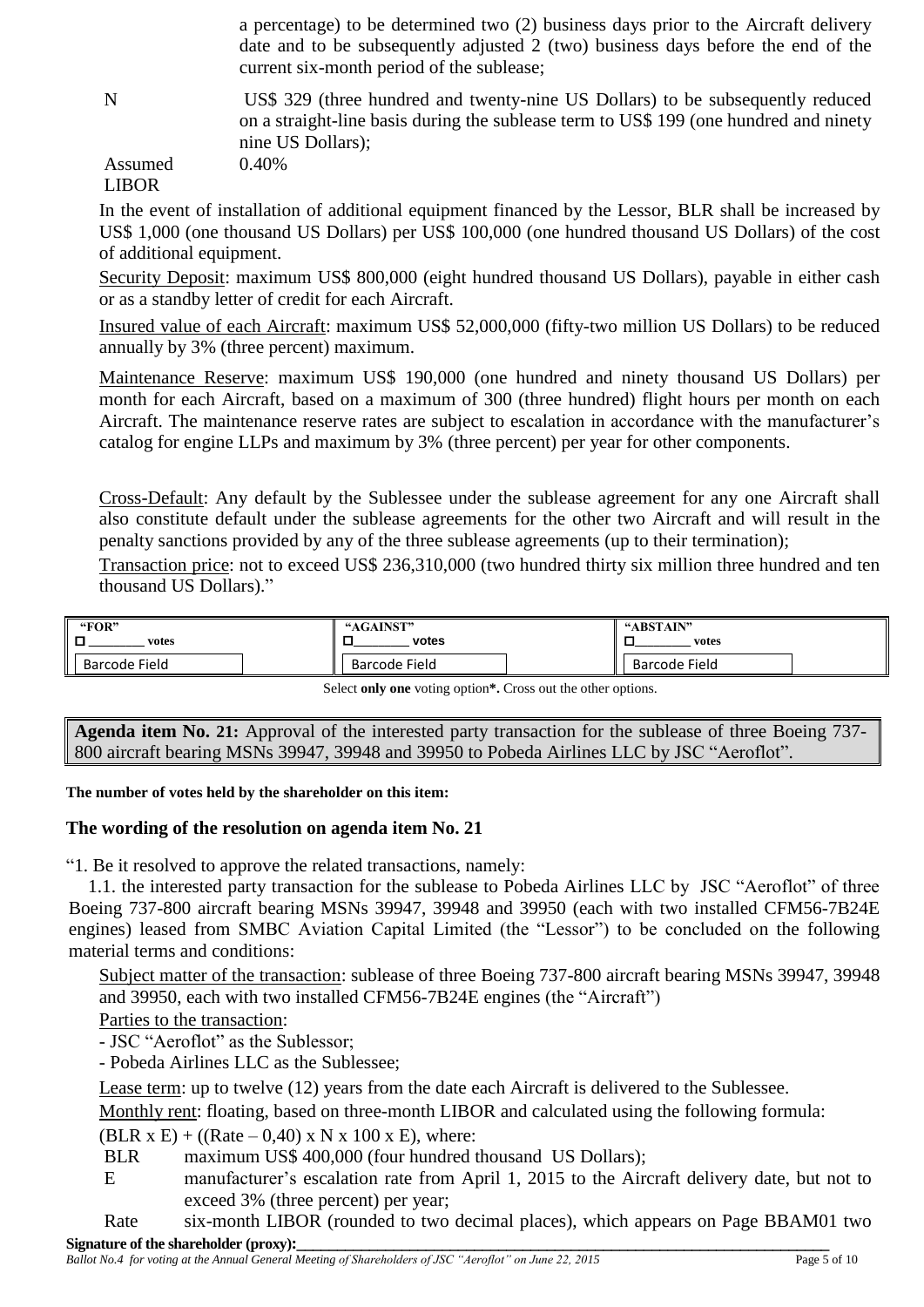(2) business days prior to the delivery date, to be subsequently adjusted on a regular basis 2 (two) business days before the end of the relevant six month LIBOR period up to the end of the sublease term for each Aircraft. It is expressed as a number and not as a percentage (for example, if the rate is  $1.00^*$ , it is indicated as  $1.00$ );

N US\$ 336.72, to be subsequently reduced during the sublease term on a straight-line basis to US\$ 207.52;

In the event of installation of additional equipment financed by the Lessor, the monthly rent shall be increased maximum by US\$ 2,150 (two thousand one hundred and fifty US Dollars) per US\$ 250,000 (two hundred and fifty thousand US Dollars) of the cost of additional equipment (the "Rate of Modification Rate"). The Rate of Modification Rent is subject to escalation from November 2013 to the delivery date of the respective Aircraft.

Security Deposit: maximum US\$ 612,000 (six hundred and twelve thousand US Dollars), payable in either cash or as a standby letter of credit for each Aircraft.

Maintenance Reserve: maximum US\$ 150,000 (one hundred and fifty thousand US Dollars) per month for each Aircraft, based on a maximum of 300 (three hundred) flight hours per month on each Aircraft. The maintenance reserve rates are subject to escalation in accordance with the manufacturer's catalog for engine LLPs and maximum by 3% (three percent) per year for other components.

Insured value of each Aircraft: maximum US\$ 52,000,000 (fifty-two million US Dollars) to be reduced annually by 3% (three percent).

Transaction price: not to exceed US\$ 219,580,000 (two hundred nineteen million five hundred and eighty thousand US Dollars).

1.2. Security Assignment with respect to the transaction for the sublease of three Boeing 737-800 aircraft bearing MSNs 39947, 39948 and 39950 (each with two installed CFM56-7B24E engines) to Pobeda Airlines LLC by JSC "Aeroflot" to be concluded on the following material terms and conditions:

Subject matter of the transaction: assignment by JSC "Aeroflot" to SMBC Aviation Capital Limited of claims of JSC "Aeroflot" under the Aircraft Sublease Agreements, including, but not limited to, all rights, present of future, to demand payment of amounts payable under the Sublease Agreements, enforce obligations under the Sublease Agreements, and claim damages, but excluding any claims under third party liability insurance;

Parties: JSC "Aeroflot" as the Assignor and SMBC Aviation Capital Limited as the Assignee;

Governing law: English law;

Other terms and conditions: The Assignee is entitled to exercise the rights assigned to it under the Security Assignments only upon the occurrence of the Event of Default under the Aircraft Lease Agreements between JSC "Aeroflot" and SMBC Aviation Capital Limited;

Transaction price: not to exceed US\$ 219,580,000 (two hundred nineteen million five hundred and eighty thousand US Dollars)".

| "FOR"         | "AGAINST"            | "ABSTAIN"     |
|---------------|----------------------|---------------|
| votes         | votes                | votes         |
| Barcode Field | <b>Barcode Field</b> | Barcode Field |

Select **only one** voting option**\*.** Cross out the other options.

**Agenda item No. 22:** Approval of a series of related transactions, one of which is an interested party transaction, for the sublease of two Boeing 737-800 aircraft bearing MSNs 41991 and 41992 to Pobeda Airlines LLC by JSC "Aeroflot".

# **The number of votes held by the shareholder on this item:**

# **The wording of the resolution on agenda item No. 22**

"Be it resolved to approve the transaction which involves a series of related transactions, one of which is an interested party transaction, contemplated by the following agreements:

- 1.1 Aircraft Sublease Agreements with respect to the aircraft bearing MSNs 41991 and 41992:
- Subject matter: sublease of two Boeing 737-800 aircraft (each with two installed CFM56-7B26E engines) bearing MSNs 41991 and 41992 (the "Aircraft").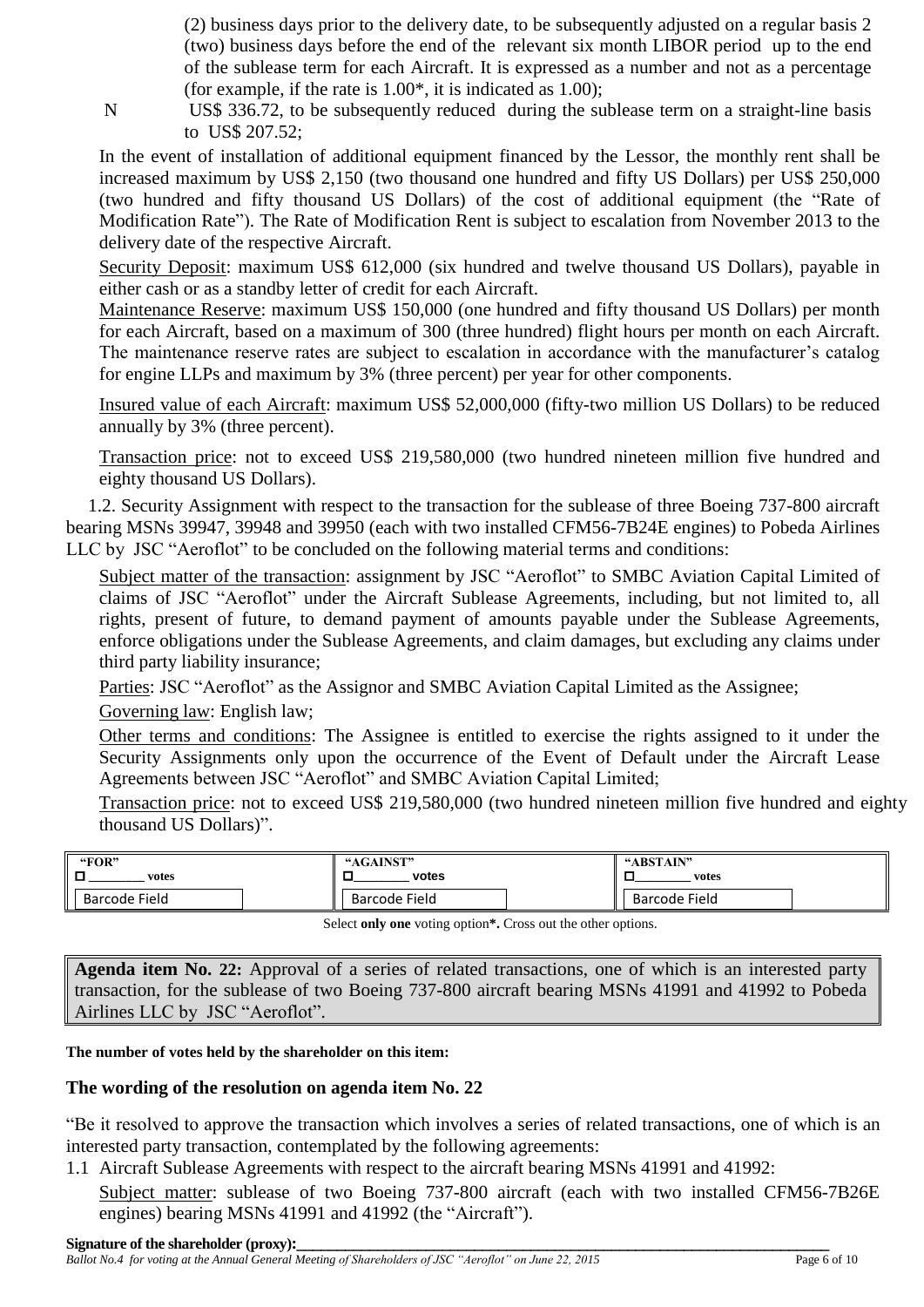Parties:

- JSC "Aeroflot" as the Sublessor;

- Pobeda Airlines LLC as the Sublessee;

Lease term: up to twelve (12) years from the delivery date of each Aircraft.

Monthly rent for each Aircraft: floating, based on three-month LIBOR and calculated in one of the following ways:

- provided that L and ALR are equal, the monthly rental rate for the calculation period will be equal to BLR;
- provided that L exceeds ALR, the monthly rental rate for the calculation period will be calculated according to the following formula:  $BLR + ((L - ALR) * RAF);$
- provided that L is less than ALR, the monthly rental rate for the calculation period will be calculated according to the following formula: BLR  $-$  ((ALR  $-$  L)  $*$  RAF), where:
	- BLR maximum US\$ 400,000 (four hundred thousand US Dollars) (as of April 2015);
	- L six-month LIBOR rounded to four decimal places (expressed as a number, not as a percentage);
- ALR the rate of 0.41 % per annum, expressed as a number;
- RAF US\$ 235.

The monthly rent will be increased on the date falling 10 days after the delivery date of the respective Aircraft and on the corresponding date in each subsequent calendar month throughout the sublease term. Security Deposit: maximum US\$ 1,332,000 (one million three hundred and thirty-two thousand US Dollars) payable in either cash or as a standby letter of credit for each Aircraft.

Insured value: maximum US\$ 56,000,000 (fifty-six million US Dollars) to be reduced annually by 2.5% (two point five percent) maximum for to each Aircraft.

Maintenance Reserve: maximum US\$ 170,000 (one hundred and seventy thousand US Dollars) per month for each Aircraft, based on a maximum of 300 (three hundred) flight hours per month on each Aircraft. The maintenance reserve rates are subject to escalation in accordance with the manufacturer's catalog for engine LLPs and maximum by 3% (three percent) per year for other components.

Other expenses: The Sublessee shall reimburse the Sublessor and the Sublessor shall, in turn, reimburse the Lessor, Elladell Limited or Jeritt Limited (as the case may be) for corresponding operating costs incurred by a specially created company (for the purposes of registration of the Aircraft), subject to a maximum of US\$ 5,000 (five thousand US Dollars) per year for each Aircraft.

Transaction price: not to exceed US\$ 138,940,000 (one hundred thirty-eight million nine hundred and forty thousand US Dollars).

1.2 Deeds of assignment under the Aircraft Sublease Agreements specified in paragraph 1.1. above:

Subject matter: assignment by JSC "Aeroflot" to Elladell Limited or Jeritt Limited (as the case may be) of claims of JSC "Aeroflot" under the Aircraft Sublease Agreements, including, but not limited to, the right to demand payment of amounts payable under the Sublease Agreements, enforce obligations under the Sublease Agreements, and claim damages, but excluding any claims under third party liability insurance;

Parties: JSC "Aeroflot" as the Assignor and Elladell Limited or Jeritt Limited (as the case may be) as the Assignee;

Governing law: English law;

Other terms and conditions: The Assignee is entitled to exercise the rights assigned to it under the deeds of assignment only upon the occurrence of the Event of Default under the Aircraft Lease Agreements between JSC "Aeroflot" and Elladell Limited or Jeritt Limited (as the case may be);

Transaction price: not to exceed US\$ 138,940,000 (one hundred thirty-eight million nine hundred and forty thousand US Dollars).

Pobeda Airlines LLC shall sign an Acknowledgement of Assignment to confirm its agreement with the terms and conditions of the deeds of assignment.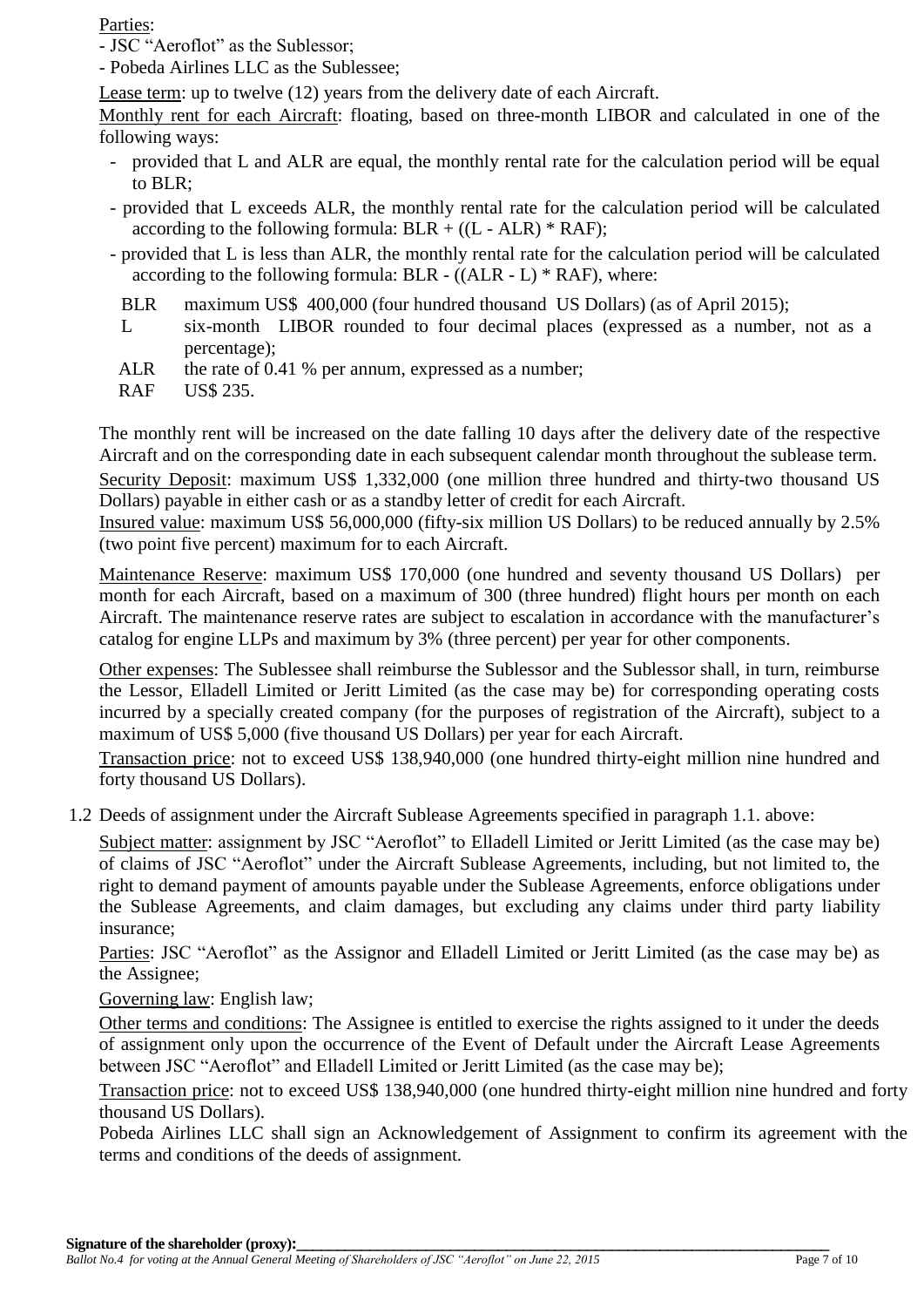- 1.3 The Engine Warranty Rights Assignment Agreement with respect to the Aircraft bearing MSN 41991 concluded on April 17, 2014 between Babcock & Brown Aviation Finance II Limited, Elladell Limited, Elladell Mezzanine Leasing Limited and JSC "Aeroflot" and the Engine Warranty Rights Assignment Agreement with respect to the Aircraft bearing MSN 41992 concluded on May 13, 2014 between Babcock & Brown Aviation Finance II Limited, Jeritt Limited, Jeritt Mezzanine Leasing Limited and JSC "Aeroflot".
- 1.4 The Airframe Warranty Assignments with respect to the Aircraft to be concluded, inter alia, between JSC "Aeroflot", Pobeda Airlines LLC, Babcock & Brown Aviation Finance II Limited, Elladell Mezzanine Leasing Limited/Jeritt Mezzanine Leasing Limited (as the case may be) and The Boeing Corporation.
- 1.5 The Purchase Agreement Assignment with respect to the Aircraft bearing MSN 41991 concluded on April 17, 2014 between Babcock & Brown Aviation Finance II Limited as the Assignor, Elladell Limited as the Assignee, Elladell Mezzanine Leasing Limited and JSC "Aeroflot" and the Purchase Agreement Assignment with respect to the Aircraft bearing MSN 41992 concluded on May 13, 2014 between Babcock & Brown Aviation Finance II Limited as the Assignor, Jeritt Limited as the Assignee, Jeritt Mezzanine Leasing Limited and JSC "Aeroflot".
- 1.6 Any letters of agreement concluded by JSC "Aeroflot" with any party specified herein and notices, acknowledgments, powers of attorney and other authorizations granted to any party specified herein (including for the deregistration and export of any Aircraft) and other documents required as part of the obligations of JSC "Aeroflot" under the transaction.

The agreements referred to in paragraphs. 1.3 - 1.6 are of relevance only in the aggregate and constitute an integral part of the series of related transactions. Therefore, the price (monetary value) of the above agreements has not been determined.".

| "FOR"         | "AGAINST"     | "ABSTAIN"     |
|---------------|---------------|---------------|
| votes         | votes         | votes         |
| Barcode Field | Barcode Field | Barcode Field |

Select **only one** voting option**\*.** Cross out the other options.

**Agenda item No. 23:** Approval of the interested party transaction for the sublease of one Boeing 737-800 aircraft with MSN 39441 to Pobeda Airlines LLC by JSC "Aeroflot".

**The number of votes held by the shareholder on this item:**

# **The wording of the resolution on agenda item No. 23**

"1. Be it resolved to approve the interested party transaction for the sublease to Pobeda Airlines LLC by JSC "Aeroflot" of one Boeing 737-800 aircraft bearing MSN 39441 (with installed CFM56-7B24E engines) leased from AWAS 39441 Ireland II Limited to be concluded on the following material terms and conditions:

Subject matter of the transaction: sublease of one Boeing 737-800 aircraft bearing MSN 39441 with installed CFM56-7B24E engines (the "Aircraft")

Parties to the transaction:

- JSC "Aeroflot" as the Sublessor;

- Pobeda Airlines LLC as the Sublessee;

Lease term: up to twelve years from the date the Aircraft is delivered to the Sublessee.

Monthly rent: floating, based on three-month LIBOR and calculated using the following formula:

 $(BR + ((A - B) \times 10,000 \times AF))$ , where:

- BR maximum US\$ 400,000 (four hundred thousand US Dollars); BR is subject to escalation using the escalation factor applied by the aircraft manufacturer from January 1, 2013 to the Aircraft delivery date;
- A six-month LIBOR (rounded to two decimal places) calculated three business days prior to the delivery date, to be adjusted on a regular basis three business days before the end of the relevant six-month LIBOR period up to the end of the Aircraft sublease term;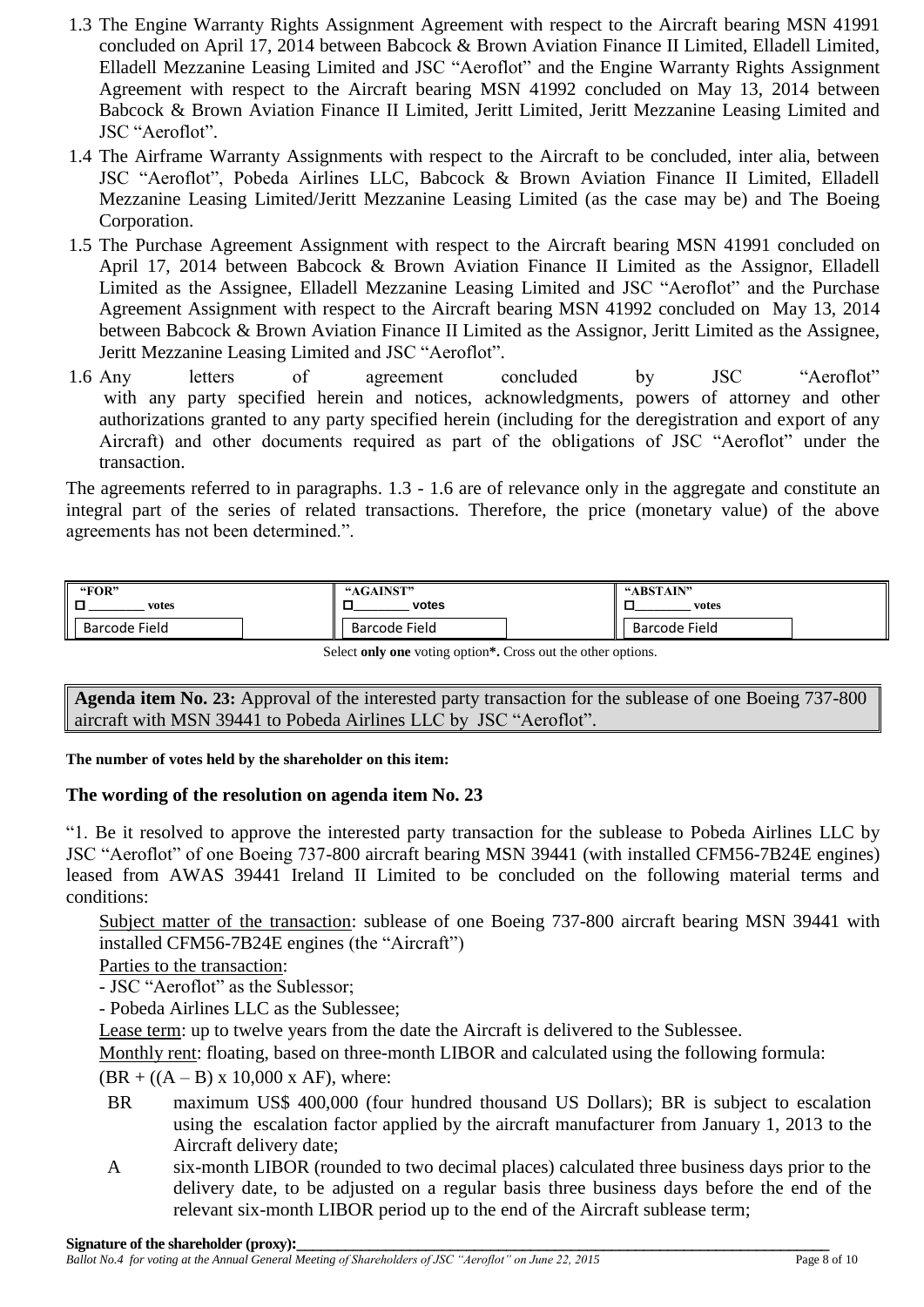- B 0.5%
- AF US\$ 293 (two hundred and ninety-three US Dollars). to be reduced during the sublease term on a straight-line basis to US\$ 9 (nine US Dollars);

Security Deposit: maximum US\$ 800,000 (eight thousand US Dollars), payable in either cash or as a standby letter of credit for the Aircraft.

Maintenance Reserve: maximum US\$ 160,000 (one hundred and sixty thousand US Dollars) per month for the Aircraft, based on a maximum of 300 (three hundred) flight hours per month on the Aircraft. The maintenance reserve rates are subject to escalation in accordance with the manufacturer's catalog for engine LLPs and maximum by 3% (three percent) per year for other components.

Insured value of each Aircraft: maximum US\$ 52,000,000 (fifty-two million US Dollars) to be reduced annually by 3% (three percent).

Transaction price: not to exceed US\$78,390,000 (seventy-eight million three hundred and ninety thousand US Dollars).".

| "FOR"         | "AGAINST"            | "ABSTAIN"            |
|---------------|----------------------|----------------------|
| votes         | votes                | votes                |
| Barcode Field | <b>Barcode Field</b> | <b>Barcode Field</b> |

Select **only one** voting option**\*.** Cross out the other options.

**Agenda item No. 24:** Participation of JSC "Aeroflot" in the Association "Technology Platform "Air Mobility and Aviation Technologies".

### **The number of votes held by the shareholder on this item:**

### **The wording of the resolution on agenda item No. 24**

"Be it resolved to approve the participation of JSC "Aeroflot" in the Association "Technology Platform "Air Mobility and Aviation Technologies"

| "FOR"         | "AGAINST"     | "ABSTAIN"     |
|---------------|---------------|---------------|
| votes         | votes         | votes         |
| Barcode Field | Barcode Field | Barcode Field |

Select **only one** voting option**\*.** Cross out the other options.

**-** mark indicating that the voting is done by proxy issued in relation to shares transferred after the record date for the General Meeting**.**

 $\Box$  - mark indicating that the voting is done in accordance with the instructions of the acquirers of shares transferred after the record date and/or instructions from the owners of depository securities.

 $\Box$  - mark indicating that part of shares have been transferred after the record date for the General Meeting.

**\_\_\_\_\_\_\_\_\_\_\_\_\_\_\_\_\_\_\_\_\_\_\_\_\_\_\_\_\_\_\_\_\_\_\_\_\_\_\_\_\_\_\_\_\_\_\_\_\_\_\_\_\_\_\_\_\_\_\_\_\_\_\_\_\_\_\_\_\_**

Signature of the shareholder (proxy)

#### **(If voting by proxy, indicate who issued the proxy and the date the proxy was issued)**

#### **The ballot must be signed by the shareholder (proxy). Incorrectly filled or unsigned ballots will be deemed null and void.**

The voter may select only one voting option, except when voting in accordance with instructions from persons who acquired shares after the record date for the General Meeting or instructions from the owners of depositary securities;

**\_\_\_\_\_\_\_\_\_\_\_\_\_\_\_\_\_\_\_\_\_\_\_\_\_\_\_\_\_\_\_\_\_\_\_\_\_\_\_\_\_\_\_\_\_\_\_\_\_\_\_\_\_\_\_\_\_\_\_\_\_\_\_\_\_\_\_\_\_\_\_\_\_\_\_\_\_\_\_\_\_\_\_\_\_\_\_\_\_\_\_\_\_\_\_\_\_\_\_\_\_\_\_\_\_\_\_\_\_\_**

\* if more than one voting option is left uncrossed in the ballot, the number of votes cast for the corresponding voting option must be indicated in the space provided for inserting the number of votes cast for each voting option, and a mark indicating that the voting is carried out in accordance with the instructions of the acquirers of shares that were transferred after the record date for the General Meeting and/or instructions from the owners of depository securities must be made;<br>\* a person voting by proxy issued in relation to shares transferred after the record date for the General Meeting must indicate the number of

votes cast for the left voting option in the space next to the selected option which is provided for inserting the number of votes, and put a mark indicating that the voting is carried out by proxy issued for the shares that were transferred after the record date for the General Meeting;<br>\* if not all the shares have been transferred after the record date for the Gene

the left voting option next to the selected option in the space which is provided for inserting the number of votes, and put a mark indicating that part of the shares were transferred after the record date for the General Meeting. If instructions of the acquirers of the shares transferred after the record<br>date for the General Meeting have been received with respect to such up.

The documents certifying the authority of the transferees and representatives of the persons included in the list of persons entitled to take<br>part in the General Meeting (notarized copies thereof) are to be attached to the time of their registration for participation in the General Meeting.